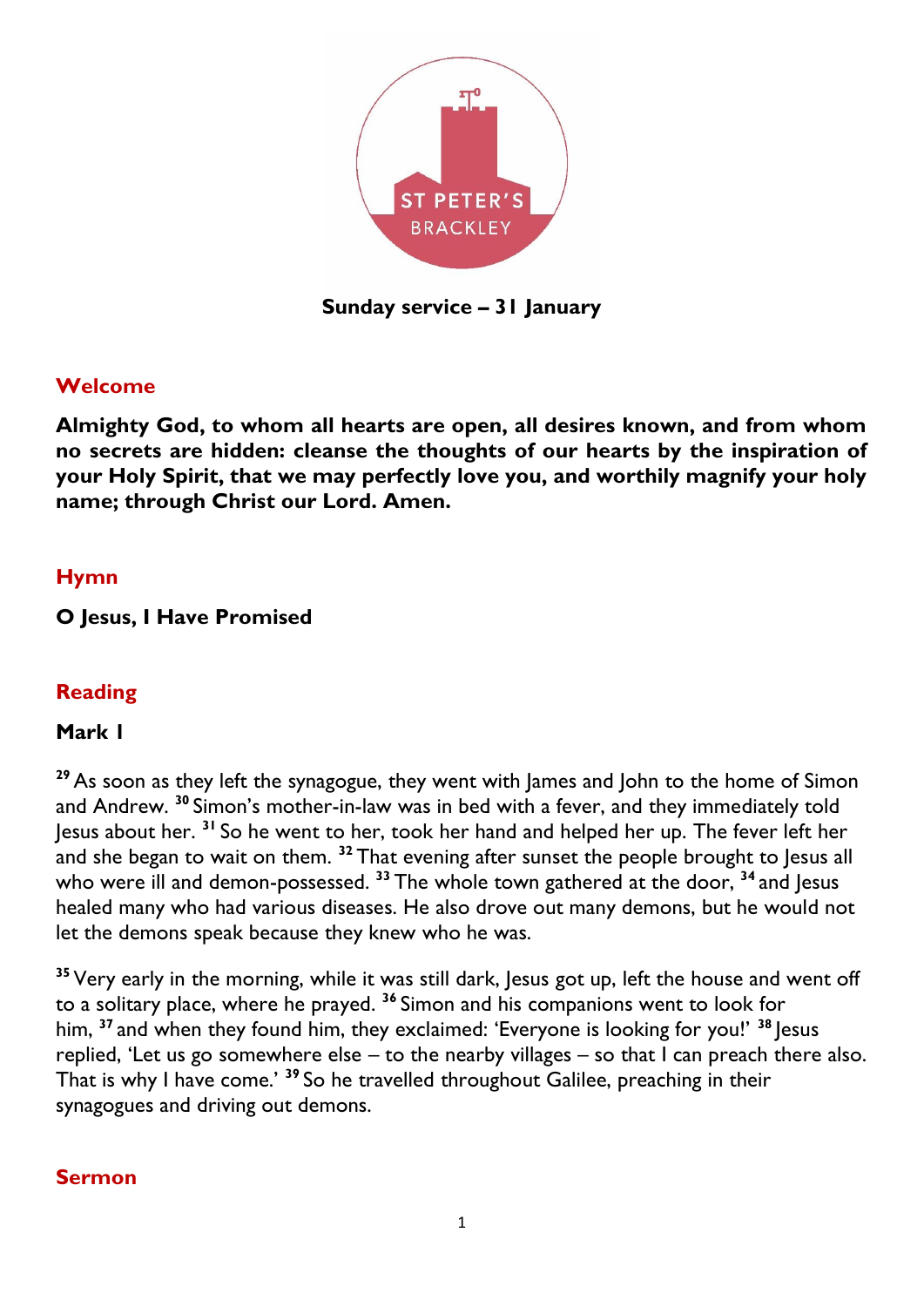### **Creed**

**We believe in one God, the Father, the Almighty, maker of heaven and earth, of all that is, seen and unseen.** 

**We believe in one Lord, Jesus Christ, the only Son of God, eternally begotten of the Father, God from God, Light from Light, true God from true God, begotten, not made, of one Being with the Father; through him all things were made. For us and for our salvation he came down from heaven, was incarnate from the Holy Spirit and the Virgin Mary and was made man. For our sake he was crucified under Pontius Pilate; he suffered death and was buried. On the third day he rose again in accordance with the Scriptures; he ascended into heaven and is seated at the right hand of the Father. He will come again in glory to judge the living and the dead, and his kingdom will have no end.**

**We believe in the Holy Spirit, the Lord, the giver of life, who proceeds from the Father and the Son, who with the Father and the Son is worshipped and glorified, who has spoken through the prophets.** 

**We believe in one holy catholic and apostolic Church. We acknowledge one baptism for the forgiveness of sins. We look for the resurrection of the dead, and the life of the world to come. Amen.**

#### **Prayers**

#### **Hymn**

**Your Word**

#### **Lord's Supper**

Jesus Christ, risen Master and triumphant Lord, we come to you in sorrow for our sins, and confess to you our weakness and unbelief. We have lived by our own strength, and not by the power of your resurrection. In your mercy, forgive us. **Lord, hear us and help us.**

We have lived by the light of our own eyes, as faithless and not believing. In your mercy, forgive us. **Lord, hear us and help us.**

We have lived for this world alone, and doubted our home in heaven. In your mercy, forgive us. **Lord, hear us and help us.**